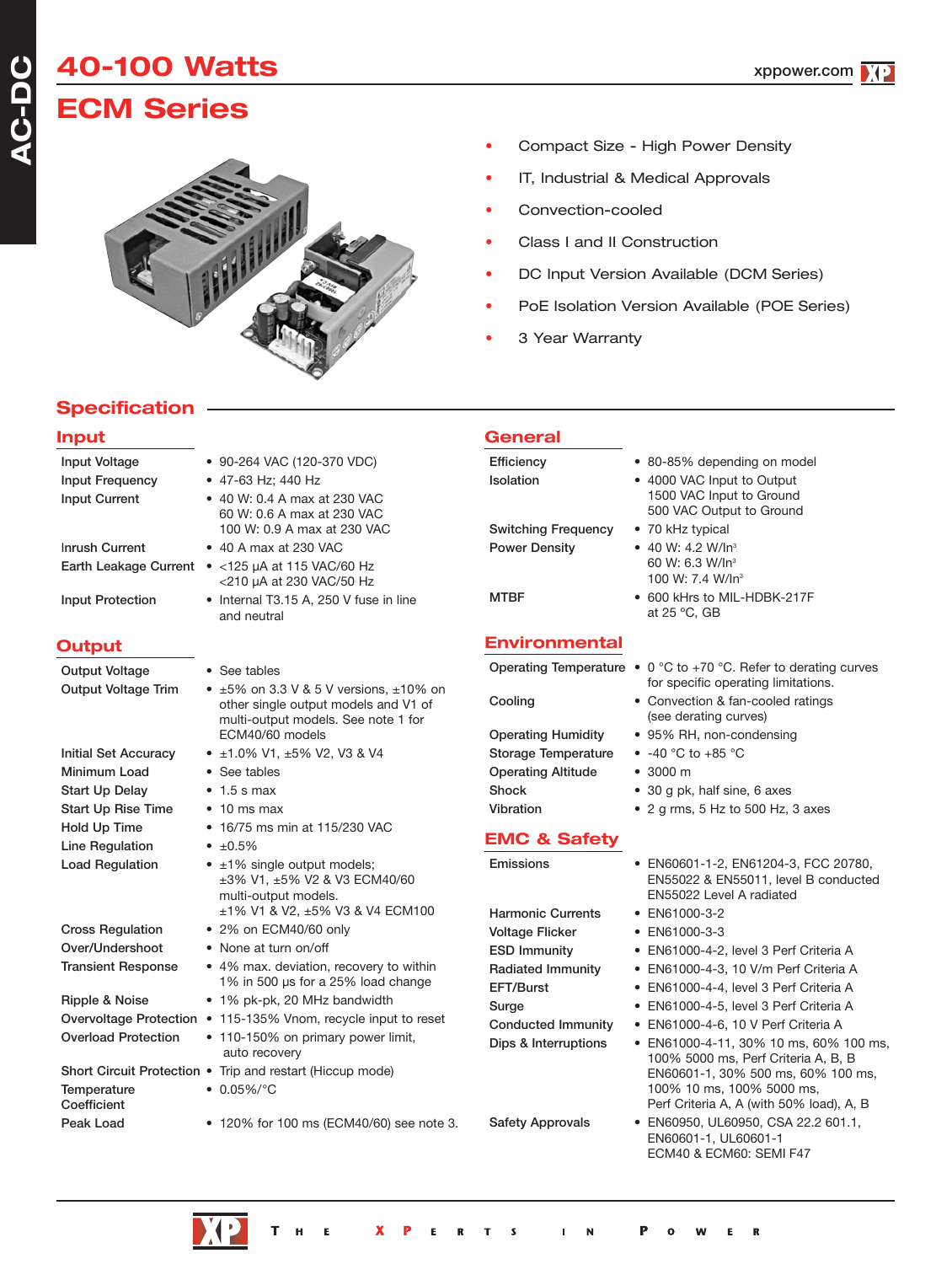# **Models and Ratings ECM40**

| <b>Max</b> | Output 1 |                            |           | Output 2                  |          | Output 3           |                             |
|------------|----------|----------------------------|-----------|---------------------------|----------|--------------------|-----------------------------|
| Power      | Voltage  | Current<br>$Min/Max^{(3)}$ | Voltage   | <b>Current</b><br>Min/Max | Voltage  | Current<br>Min/Max | Model Number <sup>(2)</sup> |
|            | 5.0 V    | 0.0 A/8.0 A                |           |                           |          |                    | ECM40US05 <sup>+</sup> ^    |
|            | 7.0 V    | 0.0 A/5.7 A                |           |                           |          |                    | ECM40US07 <sup>+</sup>      |
|            | 9.0V     | 0.0 A/4.4 A                |           |                           |          |                    | ECM40US09+^                 |
|            | 12.0 V   | 0.0 A/3.5 A                |           |                           |          |                    | ECM40US12 <sup>+^</sup>     |
|            | 15.0 V   | 0.0 A/2.7 A                |           |                           |          |                    | ECM40US15 <sup>+^</sup>     |
|            | 18.0 V   | 0.0 A/2.2 A                |           |                           |          |                    | ECM40US18 <sup>+</sup>      |
|            | 24.0 V   | 0.0 A/1.7 A                |           |                           |          |                    | ECM40US24 <sup>+^</sup>     |
| 40 W       | 33.0 V   | 0.0 A/1.2 A                |           |                           |          |                    | ECM40US33 <sup>+</sup>      |
|            | 48.0 V   | 0.0 A/0.9 A                |           |                           |          |                    | ECM40US48+^                 |
|            | $+5.0 V$ | 0.5 A/6.0 A                | $+12.0V$  | 0.1 A/2.0 A               |          |                    | <b>ECM40UD211</b>           |
|            | $+5.0 V$ | 0.5 A/6.0 A                | $+15.0$ V | 0.1 A/1.5 A               |          |                    | ECM40UD22                   |
|            | $+5.0 V$ | 0.5 A/6.0 A                | $+12.0V$  | 0.1 A/2.0 A               | $-12.0V$ | 0.0 A/0.5 A        | ECM40UT31+^                 |
|            | $+5.0 V$ | 0.5 A/6.0 A                | $+24.0 V$ | 0.1 A/1.0 A               | $-12.0V$ | 0.0 A/0.5 A        | <b>ECM40UT32+</b>           |
|            | $+5.0 V$ | 0.5 A/6.0 A                | $+15.0V$  | 0.1 A/1.5 A               | $-15.0V$ | 0.0 A/0.5 A        | ECM40UT33+^                 |
|            | $+3.3V$  | 0.5 A/6.0 A                | $+5.0V$   | 0.1 A/1.5 A               | $+12.0V$ | 0.0 A/0.5 A        | ECM40UT34+^                 |
|            | $+5.0 V$ | 0.5 A/6.0 A                | $+3.3$ V  | 0.1 A/1.5 A               | $+12.0V$ | 0.0 A/0.5 A        | <b>ECM40UT35+</b>           |

#### **Notes**

*1. V2 will track a change in V1 by the same percentage change in voltage as V1 is trimmed.*

*2. To receive unit with cover fitted, add suffix '-C' to model number. For Class I operation only.*

*3. A 120% peak load can be taken for up to 100 ms with a 25% duty cycle. Average load not to exceed 40 W.*

† Available from Farnell. See pages 266-269. ^ Available from Newark. See pages 270-272.

# **Mechanical Details**



Weight: approx. 0.33 lb (150 g)

#### **Notes**

- 1. All dimensions in inches (mm). Tolerance  $xx = \pm 0.02$  (0.50);  $xxx = \pm 0.01$  (0.25) 2. Cable harnessess with 300 mm wire available.
	- For single output models, order part number ECM40/60S LOOM†.
	- For multi-output models, order part number ECM40/60DT LOOM†.

# **Derating Curves**



### **All ECM40 models convection-cooled All ECM40 models with 5 CFM**

3. Mating connector kit available. Order part number ECM40/60 CONKIT†. 4. Covers available. Order part number ECM40/60 COVER^†. Cover dimensions

are 4.49 x 2.52 x 1.52 (114 x 64 x 38.5)



R

Consult longform datasheet for installation information regarding optimum thermal ratings in convection-cooled applications.

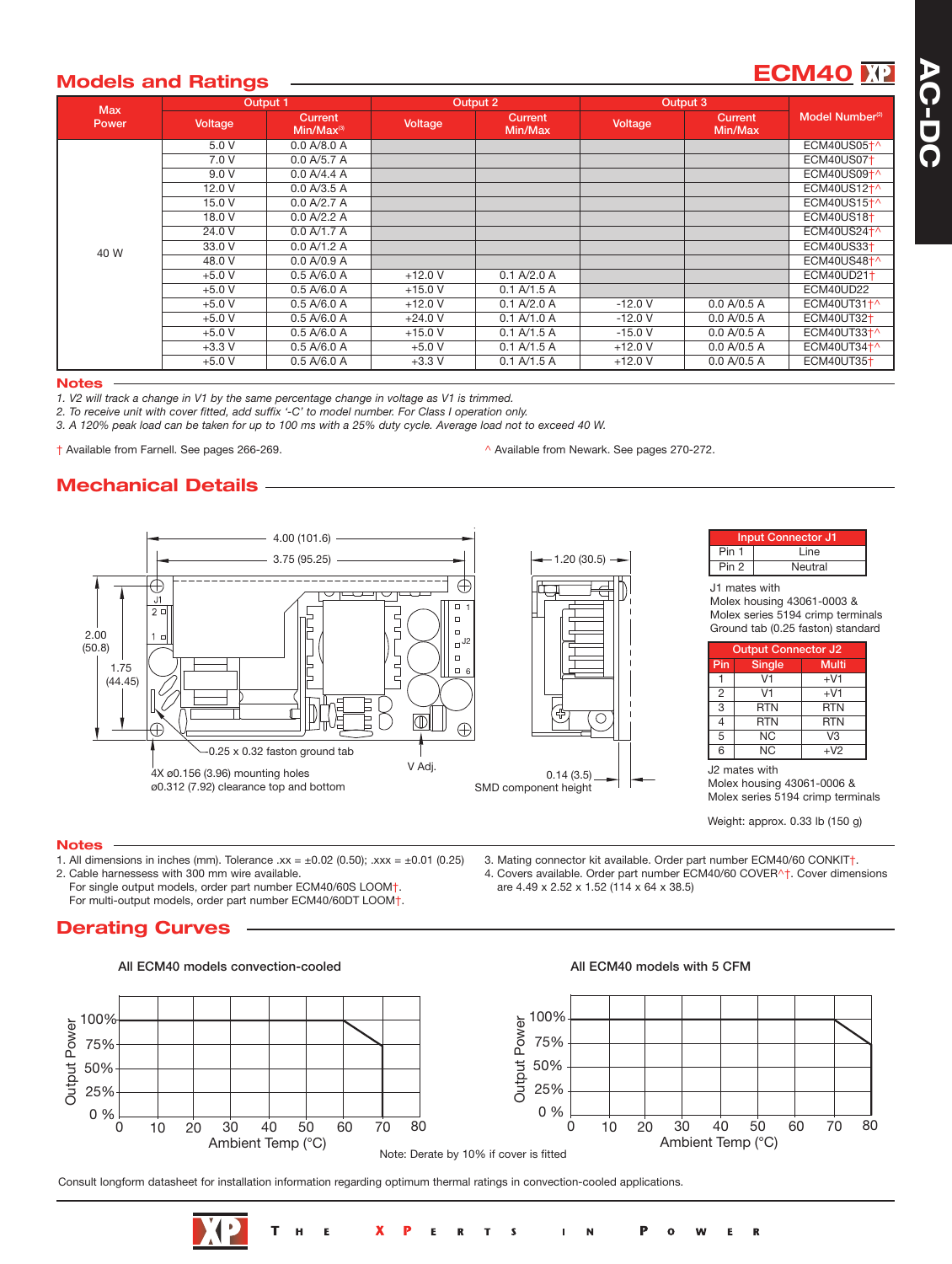| <b>Max</b> | Output 1 |                                   | Output 2  |                    | Output 3 |                           |                             |
|------------|----------|-----------------------------------|-----------|--------------------|----------|---------------------------|-----------------------------|
| Power      | Voltage  | <b>Current</b><br>$Min/Max^{(3)}$ | Voltage   | Current<br>Min/Max | Voltage  | <b>Current</b><br>Min/Max | Model Number <sup>(2)</sup> |
|            | 5.0 V    | 0.0 A/12.00 A                     |           |                    |          |                           | ECM60US05+^                 |
|            | 7.0V     | 0.0 A/8.60 A                      |           |                    |          |                           | ECM60US07                   |
|            | 9.0 V    | 0.0 A/6.70 A                      |           |                    |          |                           | ECM60US09^                  |
|            | 12.0 V   | 0.0 A/5.00 A                      |           |                    |          |                           | ECM60US12 <sup>+^</sup>     |
|            | 15.0 V   | 0.0 A/4.00 A                      |           |                    |          |                           | ECM60US15 <sup>+</sup> ^    |
|            | 18.0 V   | 0.0 A/3.30 A                      |           |                    |          |                           | ECM60US18 <sup>+</sup>      |
|            | 20.0 V   | 0.0 A/3.00 A                      |           |                    |          |                           | ECM60US20                   |
|            | 24.0 V   | 0.0 A/2.50 A                      |           |                    |          |                           | ECM60US24 <sup>+^</sup>     |
| 60 W       | 28.0 V   | 0.0 A/2.14 A                      |           |                    |          |                           | ECM60US28                   |
|            | 33.0 V   | 0.0 A/1.80 A                      |           |                    |          |                           | ECM60US33                   |
|            | 48.0 V   | 0.0 A/1.25 A                      |           |                    |          |                           | ECM60US48 <sup>+</sup> ^    |
|            | $+5.0V$  | 0.5 A/8.00 A                      | $+12.0V$  | 0.1 A/3.0 A        |          |                           | ECM60UD21                   |
|            | $+5.0V$  | 0.5 A/8.00 A                      | $+15.0V$  | 0.1 A/2.5 A        |          |                           | ECM60UD22                   |
|            | $+5.0V$  | 0.5 A/8.00 A                      | $+12.0V$  | 0.1 A/3.0 A        | $-12.0V$ | 0.0 A/0.5 A               | ECM60UT31+^                 |
|            | $+5.0V$  | 0.5 A/8.00 A                      | $+24.0 V$ | 0.1 A/1.5 A        | $-12.0V$ | 0.0 A/0.5 A               | ECM60UT32 <sup>+</sup>      |
|            | $+5.0V$  | 0.5 A/8.00 A                      | $+15.0V$  | 0.1 A/2.5 A        | $-15.0V$ | 0.0 A/0.5 A               | ECM60UT33+^                 |
|            | $+3.3V$  | 0.5 A/8.00 A                      | $+5.0 V$  | 0.1 A/1.5 A        | $+12.0V$ | 0.0 A/0.5 A               | ECM60UT34+^                 |
|            | $+5.0 V$ | 0.5 A/8.00 A                      | $+3.3$ V  | 0.1 A/1.5 A        | $+12.0V$ | 0.0 A/0.5 A               | <b>ECM60UT35+</b>           |

#### **Notes**

*1. V2 will track a change in V1 by the same percentage change in voltage as V1 is trimmed.*

*2. To receive unit with cover fitted, add suffix '-C' to model number. For Class I operation only.*

*3. A 120% peak load can be taken for up to 100 ms with a 25% duty cycle. Average load not to exceed 60 W.*

† Available from Farnell. See pages 266-269. ^ Available from Newark. See pages 270-272.

are 4.49 x 2.52 x 1.52 (114 x 64 x 38.5).

quantities. Contact sales for details.

4. Covers available. Order part number ECM40/60 COVER^†. Cover dimensions

R

5. Selected single output models available in a 3" x 5" footprint for OEM

# **Mechanical Details**



#### **Notes**

- 1. All dimensions in inches (mm). Tolerance  $.xx = \pm 0.02$  (0.50);  $.xxx = \pm 0.01$  (0.25) 2. Cable harnesses with 300 mm wire available.
	- For single output models, order part number ECM40/60S LOOM†.
	- For multi-output models, order part number ECM40/60DT LOOM+
- 3. Mating connector kit available. Order part number ECM40/60 CONKIT†.

# **Derating Curves**



Consult longform datasheet for installation information regarding optimum thermal ratings in convection-cooled applications.

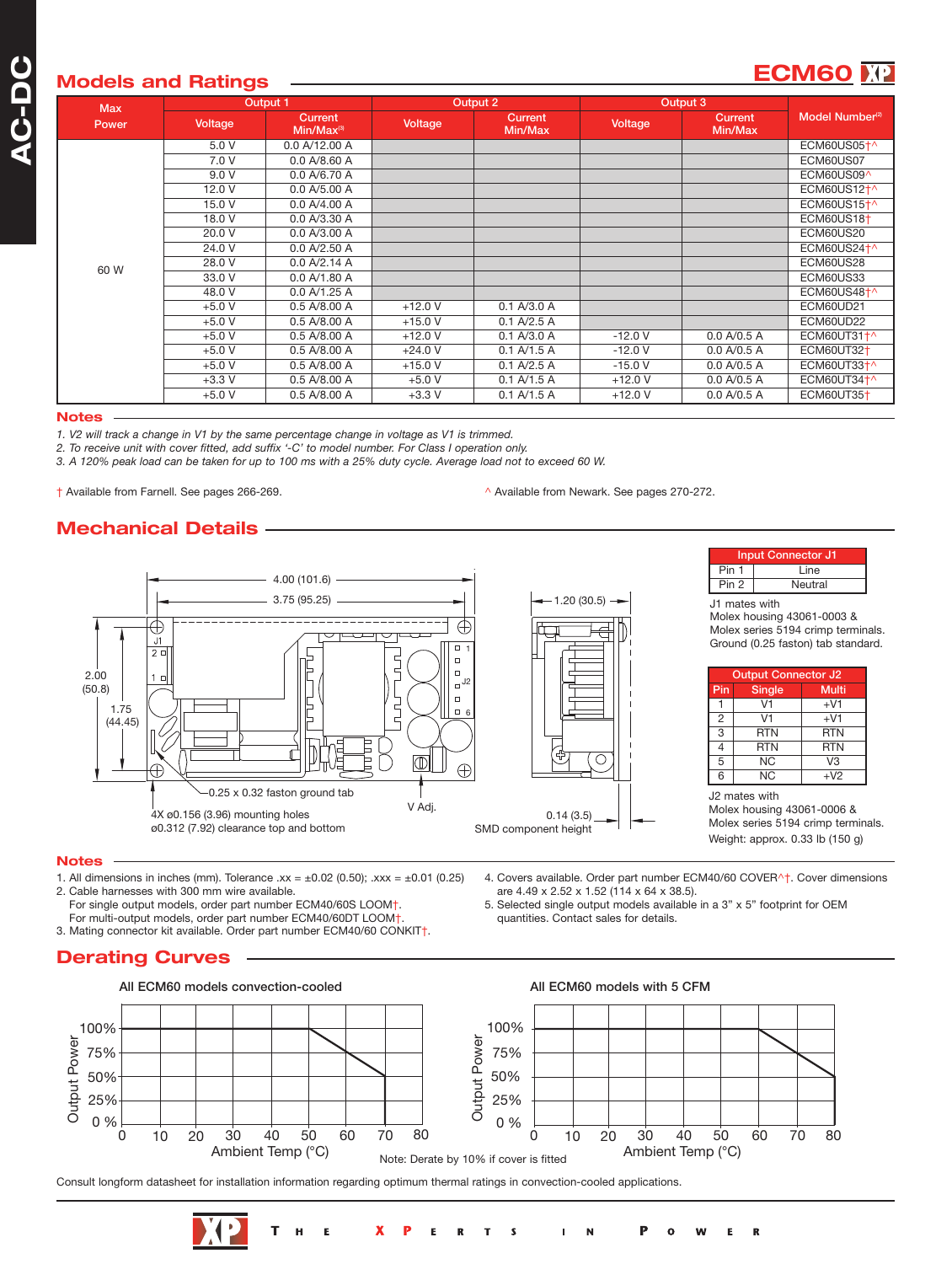# **Models and Ratings ECM100 Single Output Models**

| Output  |                | <b>Output Current</b> |                    |                             |  |  |  |  |
|---------|----------------|-----------------------|--------------------|-----------------------------|--|--|--|--|
| Voltage | <b>Minimum</b> | <b>Maximum</b>        | with 5 CFM Cooling | Model Number <sup>(1)</sup> |  |  |  |  |
| 3.3V    | 0.0 A          | 15.0 A                | 20.0A              | ECM100US03 <sup>+^</sup>    |  |  |  |  |
| 5.0 V   | 0.0 A          | 15.0 A                | 20.0 A             | ECM100US05 <sup>+</sup> ^   |  |  |  |  |
| 7.0 V   | 0.0 A          | 11.4A                 | 14.3 A             | <b>ECM100US07</b>           |  |  |  |  |
| 9.0 V   | 0.0 A          | 8.8 A                 | 11.1A              | ECM100US09 <sup>+^</sup>    |  |  |  |  |
| 12.0V   | 0.0 A          | 7.5A                  | 8.3 A              | ECM100US12 <sup>+^</sup>    |  |  |  |  |
| 15.0 V  | 0.0 A          | 6.0 A                 | 6.6 A              | ECM100US15 <sup>+^</sup>    |  |  |  |  |
| 18.0 V  | 0.0 A          | 5.0 A                 | 5.5 A              | <b>ECM100US18</b>           |  |  |  |  |
| 24.0 V  | 0.0 A          | 4.1 A                 | 4.1A               | ECM100US24 <sup>+^</sup>    |  |  |  |  |
| 28.0 V  | 0.0 A          | 3.6A                  | 3.6A               | ECM100US28                  |  |  |  |  |
| 33.0 V  | 0.0 A          | 3.0 A                 | 3.0A               | <b>ECM100US33</b>           |  |  |  |  |
| 48.0 V  | 0.0 A          | 2.1A                  | 2.1A               | ECM100US48 <sup>+^</sup>    |  |  |  |  |

### **Multi Output Models**

|                      | <b>Output Power</b>        |                | Output 1           |           | Output 2           |                | Output 3           |          | Output 4           |                             |
|----------------------|----------------------------|----------------|--------------------|-----------|--------------------|----------------|--------------------|----------|--------------------|-----------------------------|
| Convection<br>Cooled | <b>Forced Air</b><br>5 CFM | <b>Voltage</b> | Current<br>Min/Max | Voltage   | Current<br>Min/Max | <b>Voltage</b> | Current<br>Min/Max | Voltage  | Current<br>Min/Max | Model Number <sup>(1)</sup> |
| 80 W                 | 100 W                      | $+5.0V$        | 0.0 A/12.0 A       | $+12.0$ V | 0.0 A/3.0 A        |                |                    |          |                    | <b>ECM100UD21</b>           |
| 80 W                 | 100 W                      | $+5.0V$        | 0.0 A/12.0 A       | $+15.0V$  | 0.0 A/3.0 A        |                |                    |          |                    | ECM100UD22                  |
| 75 W                 | 100 W                      | $+5.0V$        | 0.5 A/10.0 A       | $+12.0V$  | 0.0 A/3.0 A        | $-12.0V$       | 0.0 A/0.8 A        |          |                    | ECM100UT31+^                |
| 80 W                 | 100 W                      | $+5.0V$        | 0.5 A/10.0 A       | $+24.0V$  | 0.0 A/2.0 A        | $-12.0V$       | 0.0 A/0.8 A        |          |                    | ECM100UT32                  |
| 80 W                 | 100 W                      | $+5.0 V$       | 0.5 A/10.0 A       | $+15.0V$  | 0.0 A/3.0 A        | $-15.0V$       | 0.0 A/0.8 A        |          |                    | ECM100UT33+^                |
| 65 W                 | 100 W                      | $+3.3V$        | 0.5 A/10.0 A       | $+5.0V$   | 0.0 A/5.0 A        | $+12.0V$       | 0.0 A/0.8 A        |          |                    | ECM100UT34^                 |
| 70 W                 | 100 W                      | $+5.0V$        | 0.5 A/10.0 A       | $+3.3V$   | 0.0 A/5.0 A        | $+12.0V$       | 0.0 A/0.8 A        |          |                    | ECM100UT35                  |
| 80 W                 | 100 W                      | $+5.0 V$       | 0.5 A/10.0 A       | $+12.0V$  | 0.0 A/3.0 A        | $-5.0V$        | 0.0 A/0.8 A        |          |                    | ECM100UT36                  |
| 70 W                 | 100 W                      | $+5.0 V$       | 0.5 A/10.0 A       | $+15.0$ V | 0.0 A/3.0 A        | $-5.0V$        | 0.0 A/0.8 A        |          |                    | ECM100UT37                  |
| 65 W                 | 100 W                      | $+5.0 V$       | 0.5 A/10.0 A       | $+3.3V$   | 0.1 A/5.0 A        | $+12.0V$       | 0.0 A/0.8 A        | $-12.0V$ | 0.0 A/0.5 A        | ECM100UQ41+^                |
| 60 W                 | 100 W                      | $+3.3V$        | 0.5 A/10.0 A       | $+5.0V$   | 0.1 A/5.0 A        | $+12.0V$       | 0.0 A/0.8 A        | $-12.0V$ | 0.0 A/0.5 A        | ECM100UQ42 <sup>+</sup> ^   |
| 80 W                 | 100W                       | $+5.0 V$       | 0.5 A/10.0 A       | $+24.0$ V | 0.1 A/2.0 A        | $+12.0V$       | 0.0 A/0.8 A        | $-12.0V$ | 0.0 A/0.5 A        | ECM100UQ43 <sup>+^</sup>    |
| 80 W                 | 100 W                      | $+5.0V$        | 0.5 A/10.0 A       | $+24.0V$  | 0.1 A/2.0 A        | $+15.0V$       | 0.0 A/0.8 A        | $-15.0V$ | 0.0 A/0.5 A        | ECM100UQ44 <sup>+^</sup>    |
| 80 W                 | 100 W                      | $+5.0 V$       | 0.5 A/10.0 A       | $+12.0V$  | 0.1 A/3.0 A        | $-12.0V$       | 0.0 A/0.8 A        | $-5.0V$  | 0.0 A/0.5 A        | ECM100UQ45^                 |
| 80 W                 | 100 W                      | $+5.0V$        | 0.5 A/10.0 A       | $+15.0V$  | 0.1 A/3.0 A        | $-15.0V$       | 0.0 A/0.8 A        | $-5.0V$  | 0.0 A/0.5 A        | ECM100UQ46                  |

#### **Notes**

*1. To receive unit with cover fitted, add suffix '-C' to model number. 2. Output 3 available with opposite polarity for OEM quantities.*

† Available from Farnell. See pages 266-269. ^ Available from Newark. See pages 270-272.

### **Mechanical Details**



Cover dimensions are 4.98 x 3.01 x 1.54 (126.5 x 76.4 x 39.0)

**Notes**

0

20 40

60

Output Power (W)

Output Power

 $\delta$ 

100

80

1. All dimensions in inches (mm). Tolerance  $xx = \pm 0.02$  (0.50);  $xxx = \pm 0.01$  (0.25)

2. Cable harnessess with 300 mm wire available. For single output models, order part number ECM100S LOOM†. For multi-outputs, p/n ECM100DT LOOM†.

T

### **Derating Curves**



- 4. Covers available. Order part number ECM100 COVER<sup>+^</sup>.
- 5. Available in a 3" x 5" footprint for OEM quantities. Contact sales for details.

**Output Co** 

**Input Connector J<sup>-</sup><br>1 | Line** 

**Neutral** 

 $\begin{array}{|c|c|c|c|c|}\n\hline\n\text{NOT USED} & +V2 \\
\hline\n\text{NOT USED} & +V3\n\end{array}$ 

Molex series 5194 crimp terminals.

**Multi** 

**All ECM100 single output models convection-cooled All ECM100 models with 5 CFM**  $\mathbb{B}$   $\leftarrow$  A  $\mathbb{A}$   $\mathbb{A}$   $\mathbb{B}$  US24-48 A 100% Note: Output Power Output Power .<br>C B US12-18 1. Derate by 10% if cover is fitted. 75% 2. For multi output convection-C US05 ൈ 50% cooled operation above +50 ºC D US03 25% derate linearly to 50% at +70 ºC. 0%  $\ddot{0}$ 10 20 30 40 50 60 70 80  $\Omega$ 10 20 30 40 50 60 70 80 Ambient Temp (°C) Ambient Temp (°C) Consult longform datasheet for installation information regarding optimum thermal ratings in convection-cooled applications.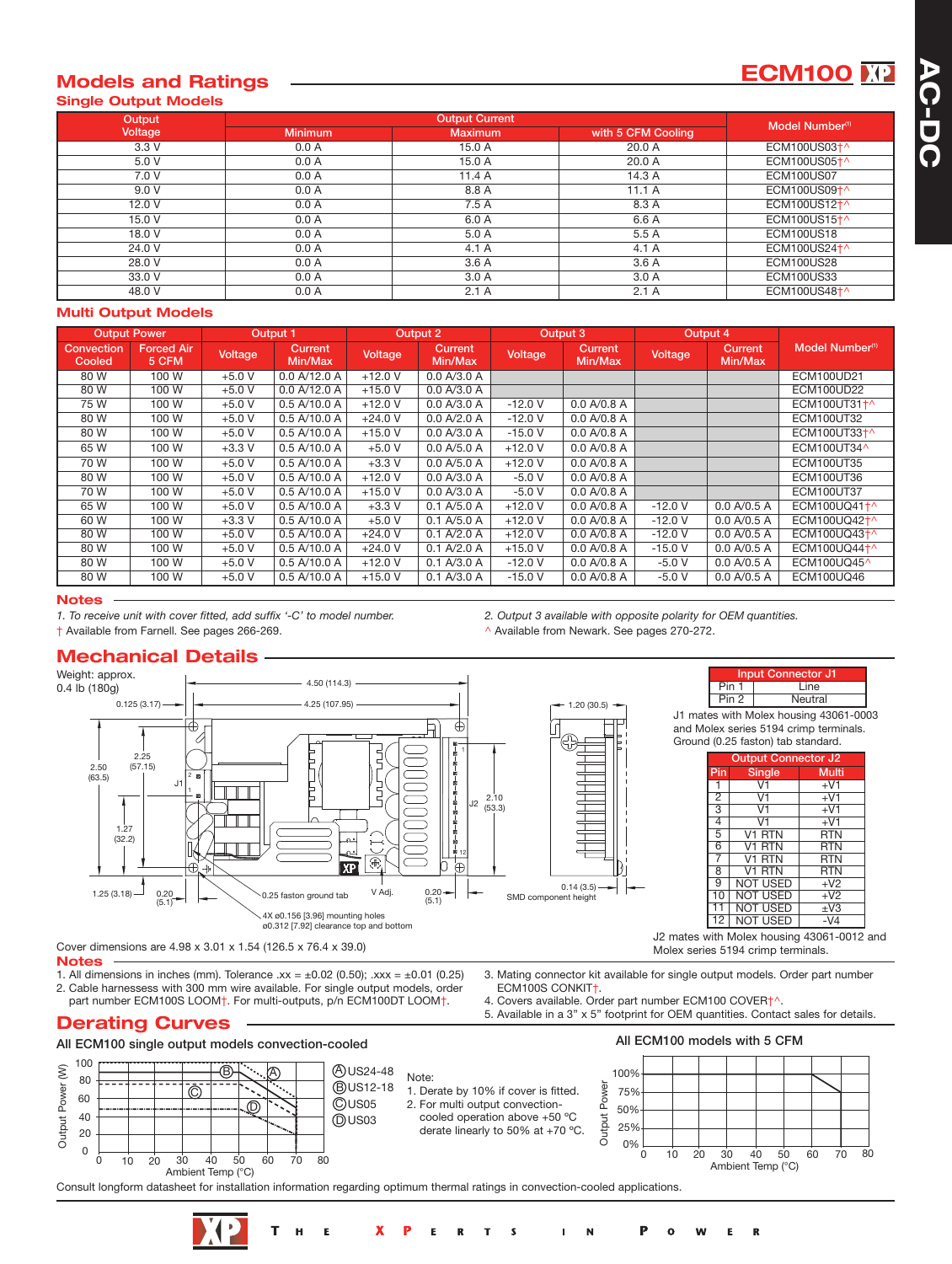# **Models and Ratings DCM60-100**



|                                       |                      |                                  |      |                    | <b>Output Current</b>                |                                  |              |
|---------------------------------------|----------------------|----------------------------------|------|--------------------|--------------------------------------|----------------------------------|--------------|
| Input Voltage <sup>(1)</sup><br>Range | <b>Input Current</b> | Output<br><b>UVLO</b><br>Voltage |      | Min <sup>(6)</sup> | Max<br><b>Convection</b><br>-cooling | Max - 5CFM<br>forced<br>-cooling | Model Number |
| 36-75 VDC                             | 1.5 A (2.5 A max)    | 32 - 35 VDC                      | 12 V | 0.25A              | 5.00 A                               | 5.00 A                           | DCM6048S12   |
| (48 VDC Nominal)                      | 2.2 A (3.5 A max)    |                                  | 12V  | 0.40A              | 7.50 A                               | 8.30 A                           | DCM10048S12  |

#### **Notes**

*1. Can be configured as -48 VDC input.*

*2. Input reverse voltage protection is continuous with automatic recovery.*

*3. Input transients compliant with ETSI EN300 132:2003.*

*4. For a fitted cover version, add suffix "-C" to model number (power derates by 20% with cover fitted)*

- *5. For full product details contact sales, or visit www.xppower.com*
- *6. 5% minimum load required to meet all specification parameters*

# **Mechanical Details**

### **DCM60**

Weight 0.3 lb (136 g) approx.





J1 mates with

Molex housing 43061-0003 & Molex series 5194 crimp terminals

| <b>Output Connector J2</b> |               |  |  |  |  |
|----------------------------|---------------|--|--|--|--|
| Pin                        | <b>Single</b> |  |  |  |  |
|                            | 12V           |  |  |  |  |
| 2                          | 12V           |  |  |  |  |
| 3                          | <b>RTN</b>    |  |  |  |  |
| 4                          | <b>RTN</b>    |  |  |  |  |
| 5                          | NC            |  |  |  |  |
| 6                          | NC            |  |  |  |  |

J2 mates with Molex housing 43061-0006 & Molex series 5194 crimp terminals

ø0.312 (7.92) CLEARANCE TOP AND BOTTOM

#### **DCM100**



|       | <b>Input Connector J1</b> |
|-------|---------------------------|
| Pin 1 | -Vin                      |
| Pin 2 | $+V$ in                   |

J1 mates with Molex housing 43061-0003 & Molex series 5194 crimp terminals

|                         | <b>Output Connector J2</b> |  |  |  |  |  |  |
|-------------------------|----------------------------|--|--|--|--|--|--|
| Pin                     | Single                     |  |  |  |  |  |  |
| 1                       | 12V                        |  |  |  |  |  |  |
| $\overline{2}$          | 12V                        |  |  |  |  |  |  |
| $\overline{3}$          | $\overline{12V}$           |  |  |  |  |  |  |
| $\overline{4}$          | 12V                        |  |  |  |  |  |  |
| $\overline{5}$          | <b>RTN</b>                 |  |  |  |  |  |  |
| $\overline{6}$          | <b>RTN</b>                 |  |  |  |  |  |  |
| 7                       | <b>RTN</b>                 |  |  |  |  |  |  |
| $\overline{\mathbf{8}}$ | <b>RTN</b>                 |  |  |  |  |  |  |
| 9                       | NC                         |  |  |  |  |  |  |
| 10                      | $N\overline{C}$            |  |  |  |  |  |  |
| 11                      | <b>NC</b>                  |  |  |  |  |  |  |
| 12                      | <b>NC</b>                  |  |  |  |  |  |  |

J2 mates with Molex housing 43061-0012 & Molex series 5194 crimp terminals

#### **Notes**

- 1. All dimensions in inches (mm). Tolerance  $xx = \pm 0.02$  (0.50);  $xxx = \pm 0.01$  (0.25)
- 2. Cover kits available separately, order part number no. ECM40/60 COVER (4.49 x 2.52 x 1.52 (114 x 64 x 38.5)) for DCM60 or part no. ECM100 COVER (4.96 x 3.05 x 1.52 (126 x 77.5 x 38.5)) for DCM100. Output power derates by 20% with cover fitted.